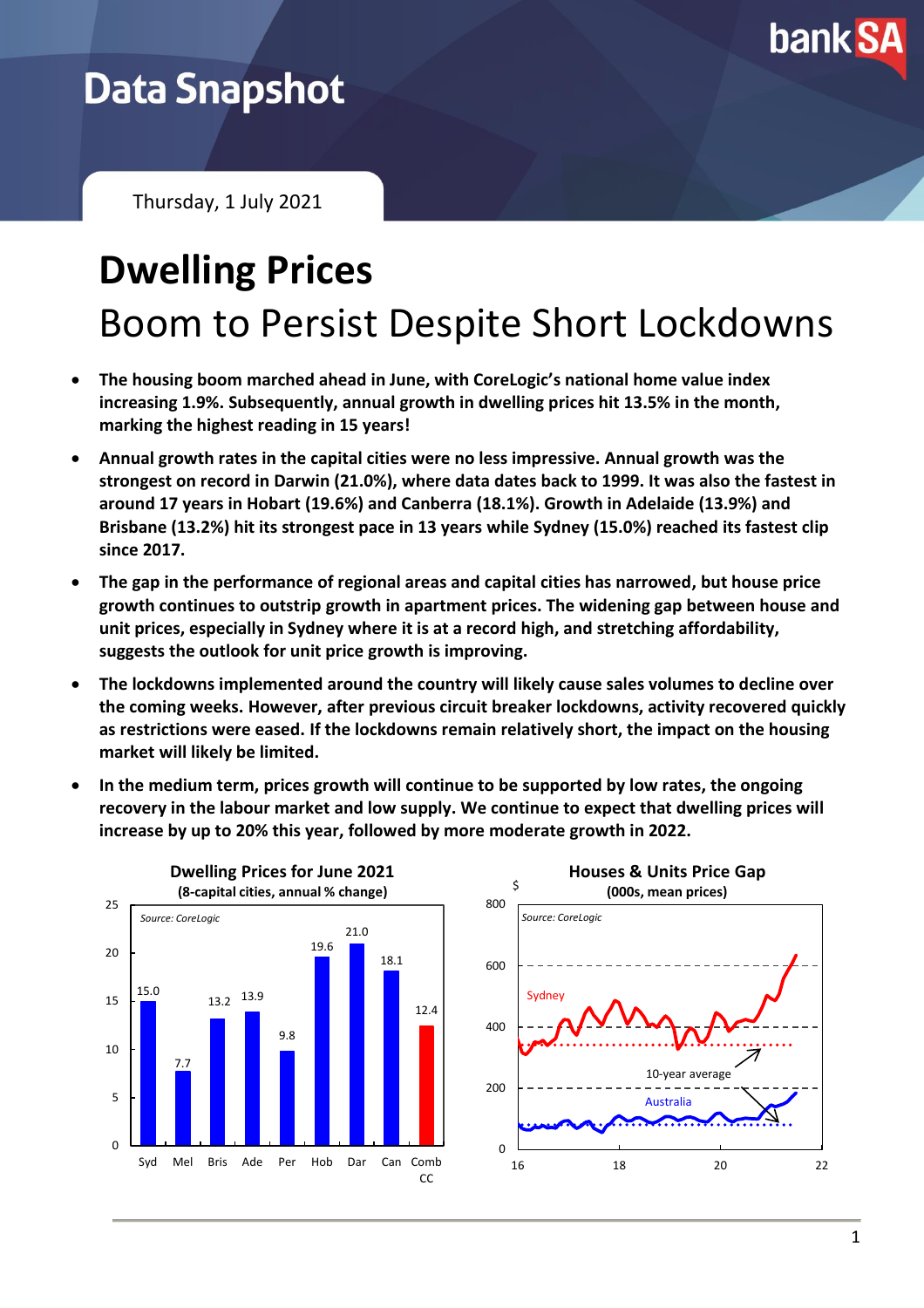The housing boom marched ahead in June, with CoreLogic's national home value index increasing 1.9%. Clearly, chilly June weather has not been enough to deter eager buyers.

Monthly growth averaged 0.4% over the past 10 years. The pace of growth is still running well above this rate, supported by ultra-low rates, the ongoing recovery in the labour market, and constrained housing supply.

Subsequently, annual growth in dwelling prices hit 13.5% in June, marking the highest reading in 15 years! The last time price growth was stronger was in April 2004. Annual growth rates in the capital cities were no less impressive. Annual growth was the strongest on record in Darwin (21.0%), where data dates back to 1999. It was also the fastest in around 17 years in Hobart (19.6%) and Canberra (18.1%). Growth in Adelaide (13.9%) and Brisbane (13.2%) hit its strongest pace in 13 years while Sydney (15.0%) reached its fastest clip since 2017.

Monthly growth in June ranged from 3.0% in Hobart to 0.2% in Perth. Sydney followed close behind Hobart, with prices up 2.6% in the month.



#### Change in dwelling values

*Source: CoreLogic*

The gap in the performance of regional areas and capital cities has narrowed. Dwelling prices in regional areas grew around the same rate as capital cities in June – 2.0% and 1.9%, respectively. Changes in the way we live and work saw regional areas outperform after the onset of the pandemic. However, this trend looks to be fading as life starts to return to normal, notwithstanding the recent snap lockdowns around the country.

There are some early signs that some of the heat is coming out of the market. Momentum has eased a little after monthly growth hit 2.8% in March – the fastest monthly clip in 32 years. Similarly, auction clearance rates remain elevated, although slipped into the low- to mid-70s through June. In March, clearance rates surged over 80%.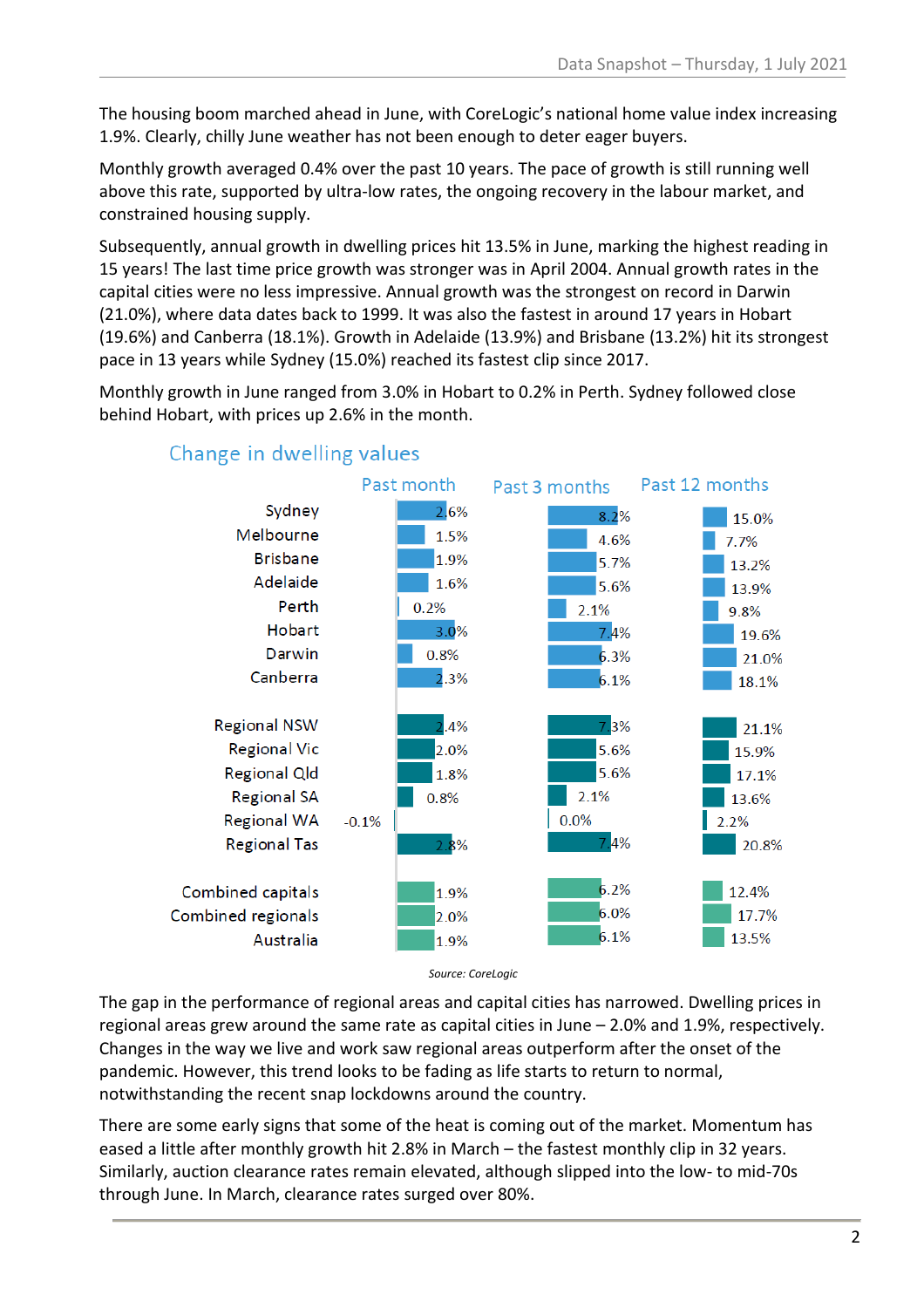

House price growth continues to outstrip growth in apartment prices. House prices rose 2.1% in June, to be up 15.6% over the year. Gains in unit prices look meagre in comparison – units were up 1.3% in June and 6.8% over the year. The gap is particularly wide in Sydney, where it has grown to a record \$636k, measured by the difference in the mean house price and mean unit price. This is well above the 10-year average of \$341k. The gap has also widened across the country more broadly, although by less of an extent to Sydney. It suggests that the outlook for unit prices should improve, especially as affordability is becoming stretched.

The deceleration in monthly growth rates was most pronounced at the top-end of town. By valuation segment, the most expensive quartile was up 8.0% in the three months to June, down from 9.2% in May. Despite the pullback in growth, prices are still increasing fastest in the most expensive tier of the market.

The level of advertised stock is still around 25% lower than the average over the past 5 years. While there is a solid pipeline of residential construction, partly reflecting the take up of HomeBuilder scheme, it will be some time before this flows through to housing supply.

#### **Outlook**

The lockdowns implemented around the country over the past week will impact transaction activity. Sales volumes are likely to decline over the coming weeks. However, after previous circuit breaker lockdowns, activity recovered quickly as restrictions were eased. If the lockdowns remain relatively short, the impact on the housing market will likely be limited.

There will be more material implications for the housing market if restrictions are extended. In this instance, the performance of the housing market will also depend on the response of policymakers and financial institutions. For example, mortgage repayment deferrals in 2020 likely reduced the number of forced sales fuelled by an inability to meet mortgage obligations.

We continue to expect that dwelling prices will increase by up to 20% this year, followed by more moderate growth in 2022.

In the medium term, prices growth will be supported by low rates, the ongoing recovery in the labour market and low supply. Affordability constraints are a growing headwind. Notably, lending to first home buyers, a price-sensitive cohort, has declined in recent months.

Over the longer-term, increases in mortgage rates from their current ultra-low levels will weigh on the property market. Some lenders have already lifted some fixed home loan rates following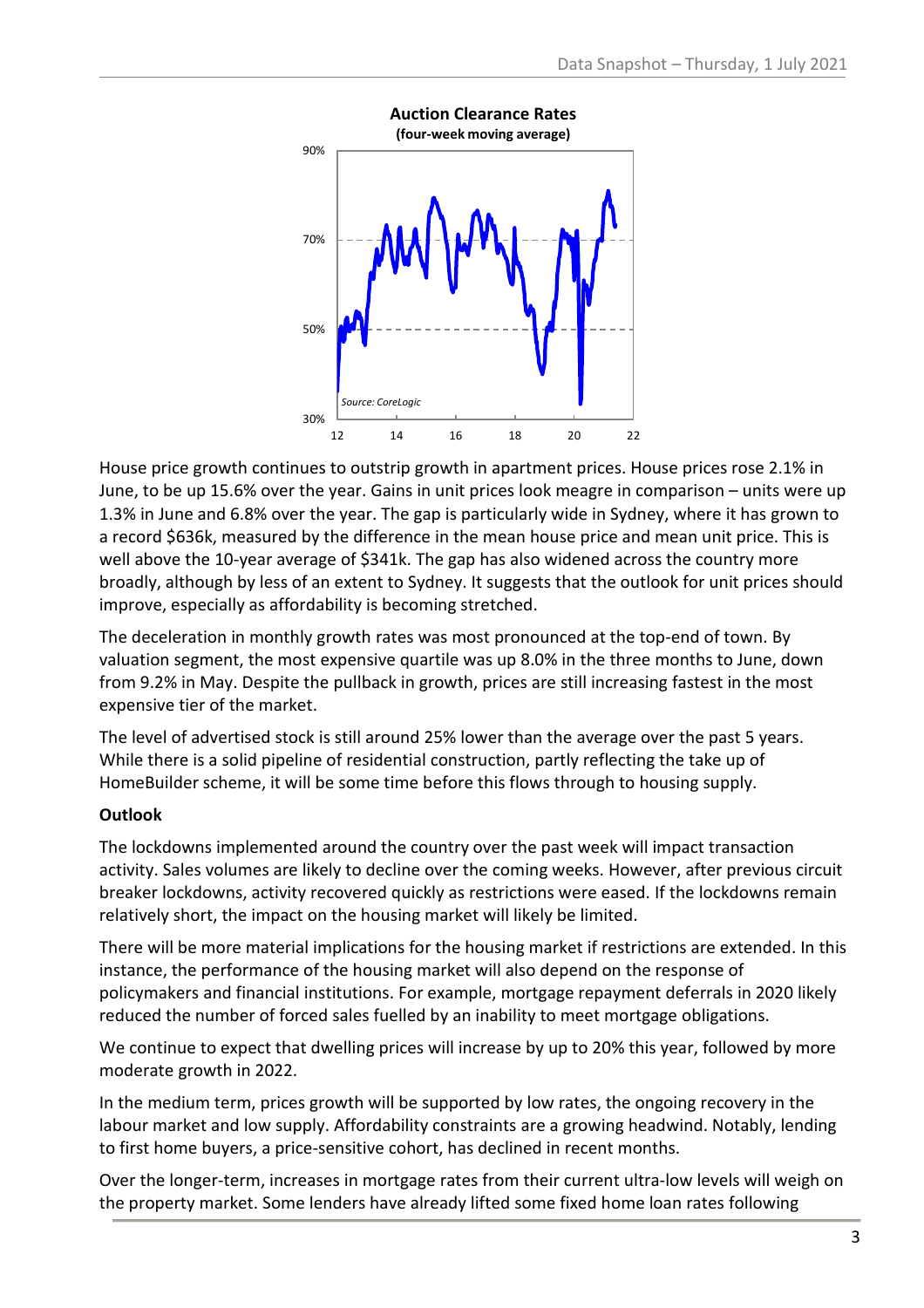increases in swap rates since late 2020. Variable rates typically change when the Reserve Bank (RBA) moves the cash rate. We expect the cash rate will increase sooner than the RBA has previously indicated – we expect the Reserve Bank to begin hiking rates in early 2023, although would not rule out the possibility of a move in 2022.

Another key headwind is the possibility that policymakers will enforce tighter lending standards. Recently, the Australian Prudential Regulatory Authority wrote to large lenders to seek assurance they are proactively managing risk in their housing market portfolios. While policymakers have so far noted that lending standards remain sound, we cannot rule out a tightening in macroprudential policy in 2022.

> **Matthew Bunny, Economist** Ph: 02-8254-0023